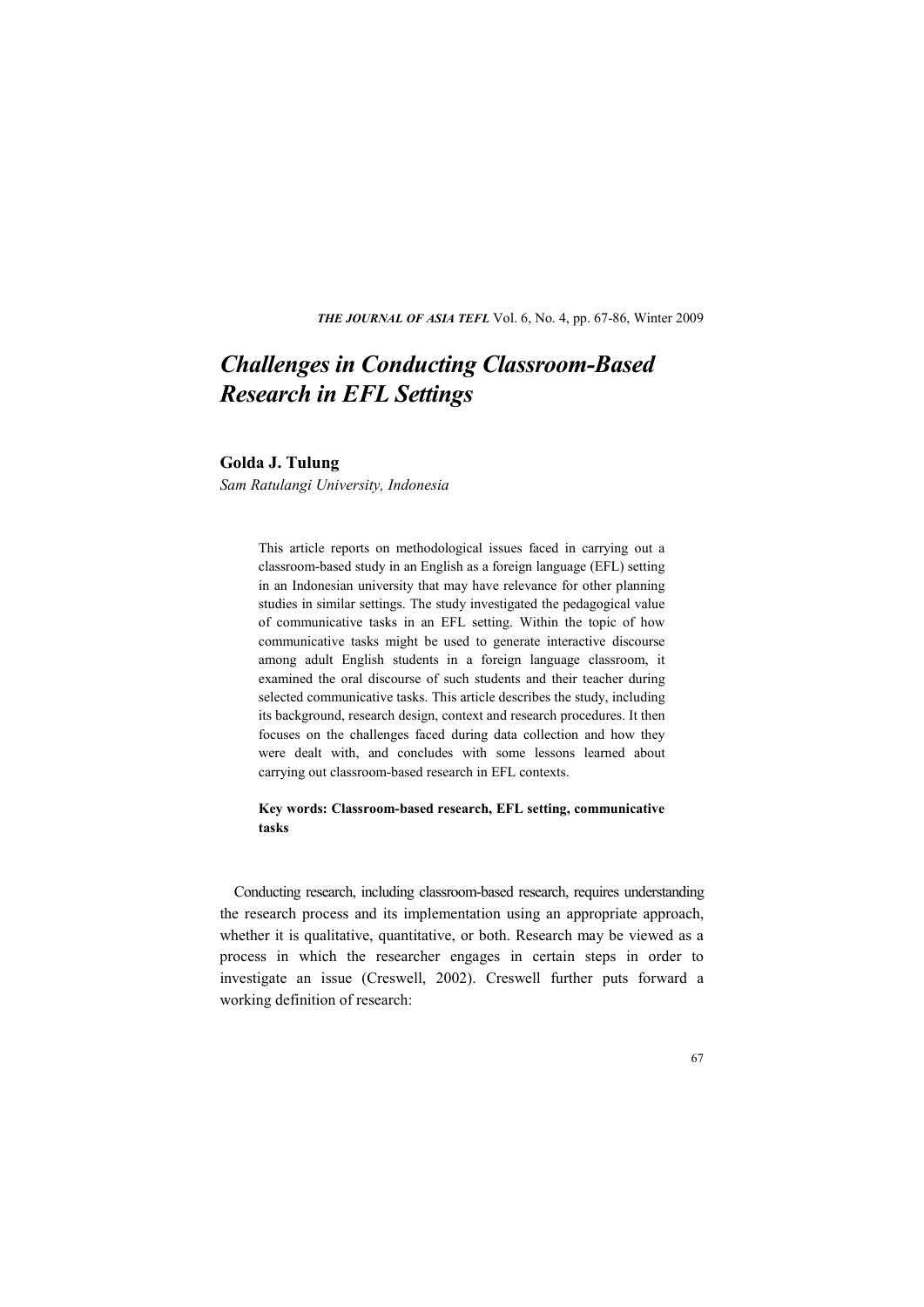Research is a cyclical process of steps that typically begins with identifying a research problem or issue of study. It then involves reviewing the literature, specifying a purpose for the study, collecting and analyzing data, and forming an interpretation of the information. This process culminates in a report, disseminated to audiences, that is evaluated and used in the educational community. (Creswell, 2002, p. 8)

Along with these steps, there are challenges that the researcher has to anticipate and face. In this article, which deals with classroom-based research within the qualitative approach, the data collecting step and the challenges involved when the researcher is commencing a field work are of particular interest. During this step the researcher depends on other people as participants for the success of his/her project.

Qualitative research textbooks (e.g., Creswell, 2007; Denzin & Lincoln, 2005) offer descriptions of research approaches and explanations of how they are realized, including ways of collecting data within a specific approach. However, they do not typically address instances of the data collecting process. These textbooks warn the researcher of having to face issues that will need to be resolved, and suggest that the researcher should reflect on potential issues in order to anticipate possible problems. For example, Patton (2002) cautions that things may not turn out as planned, due to methodological issues. Denzin and Lincoln (1998, p. 60) point out that "being out in the field does not afford one the luxury of videotapes, soundproof rooms, and high-quality recording equipment," and so, Cresswell (2002) suggests that any equipment that is needed should be located and its use organized in advance. Another more complex methodological issue is the fact that the researcher may have participants from a different culture (Bresler & Ardichvili, 2002; Robinson-Pant, 2005); and even within the same culture, the participants may have their own agendas that have to be respected (McKay, 2006; Schostak, 2002). Resolving these issues is, in fact, key to the success of data collection, but they are not addressed in detail in any research textbook because they are usually context dependent. As Razak (2005, p. 87) asserts, regarding her qualitative study in Malaysia, "the crux of the matter is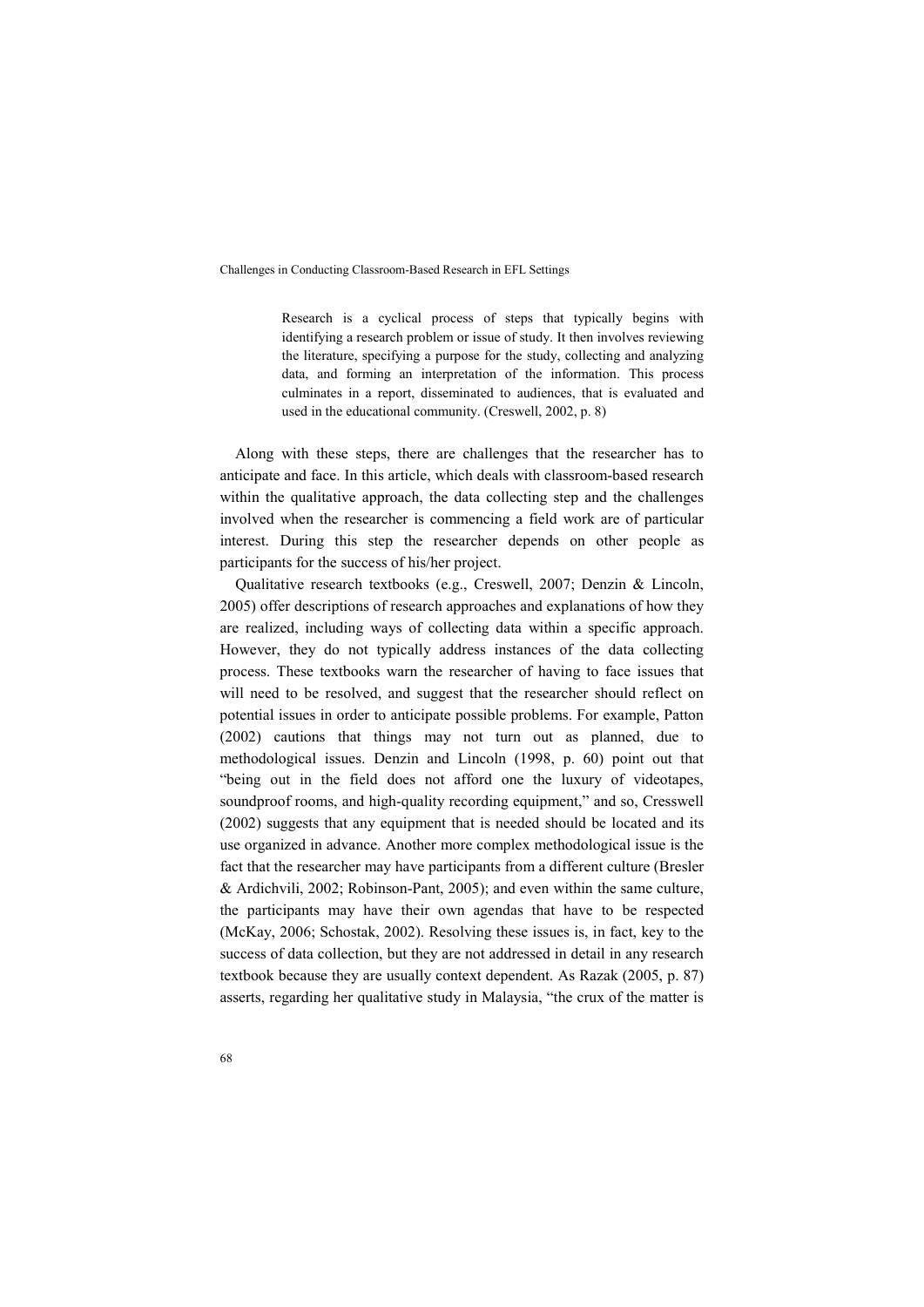that the product of an interview is not as meaningful and significant as the instances of the process, which were not addressed in any research books." She further reflects that the success of her study relied on "the depth of [her] understanding of the cultural context and the locality [she] was in" (Razak, 2005, p. 87). It is the purpose of this article to report on the author's reflections on methodological issues faced in carrying out a classroom-based study in an English as a foreign language (EFL) setting in an Indonesian university that may have relevance for other planning studies in similar settings.

Since the study was conducted in an Indonesian context with particular characteristics at a specific time and place, it is a real life case study with real people facing real issues. Thus, it extends classroom-based research, which has mainly been carried out in ESL (English as a second language) settings, to EFL settings. Like other classroom studies using a qualitative approach, participants need to be recognized and approached as full human beings who have their own agendas and purposes (McKay, 2006; Schostak, 2002), which may be influenced by larger contextual factors, that may not necessarily be the same as the researcher's. As a result, problems may arise during any stage of the data collection.

This article first describes the study under reflection in terms of its background, design, and context. It then focuses on the process of data collection in this context, including its procedures, the challenges that arose and how they were dealt with. Finally, it concludes with some lessons learned about doing classroom-based research in EFL contexts.

#### **THE STUDY UNDER REFLECTION**

# **Background of the Study**

One of the problems in foreign language instruction, in this case English as a foreign language (EFL), has been how to provide quality linguistic input for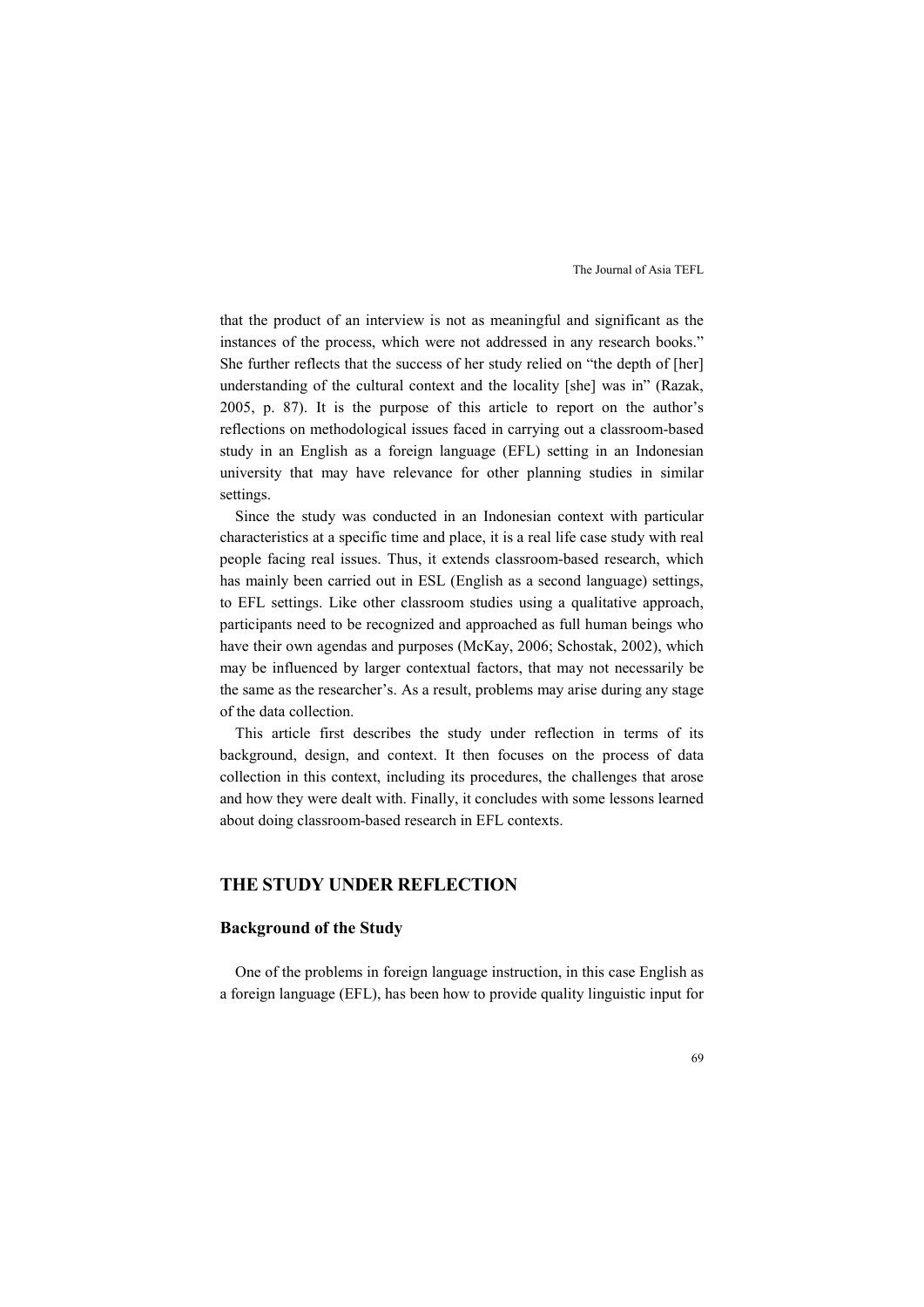learners. In non-English-speaking contexts, learners primarily get exposure to the second language (L2) in the language classroom. One possible way of providing input and interaction opportunities to students is through communicative task-based instruction. As students carry out tasks, they are engaging in purposeful activities which focus on meaning and require both comprehension and production of the language. These are activities which have been shown to promote language learning (Foster, 1999). Most of the research on interaction during communicative tasks has taken place in ESL classrooms among students representing diverse first languages (L1) where English is necessarily the language of communication, and much of it has been carried out in well-controlled experimental settings, focusing on learners, and particularly on the language they produce (see Mackey, 2007). However, there is surprisingly little research to date that focuses on the use of communicative tasks and student discourse in real, working classrooms in EFL settings (Hasan, 2006). The current study aims to help fill some of the gaps since it examines student discourse while completing communicative tasks in a natural, existing EFL classroom.

The research topic was how communicative tasks might be used to generate interactive discourse in such a setting. The context was a course in academic oral English for undergraduate medical students with intermediate English proficiency level at a university in Manado, Indonesia. The study looked at the oral discourse that EFL students and their teacher generate when carrying out selected tasks. The main purpose was to explore the nature and content of the L2 discourse of the teacher and students that arose from doing such tasks, as this might relate to language development and related attitudes. Its focus was on how communicative tasks could promote oral peer interaction in the EFL classroom, which in turn might promote more effective L2 learning.

# **Overview of the Research Design**

The research described here was a descriptive case study. Creswell (1998)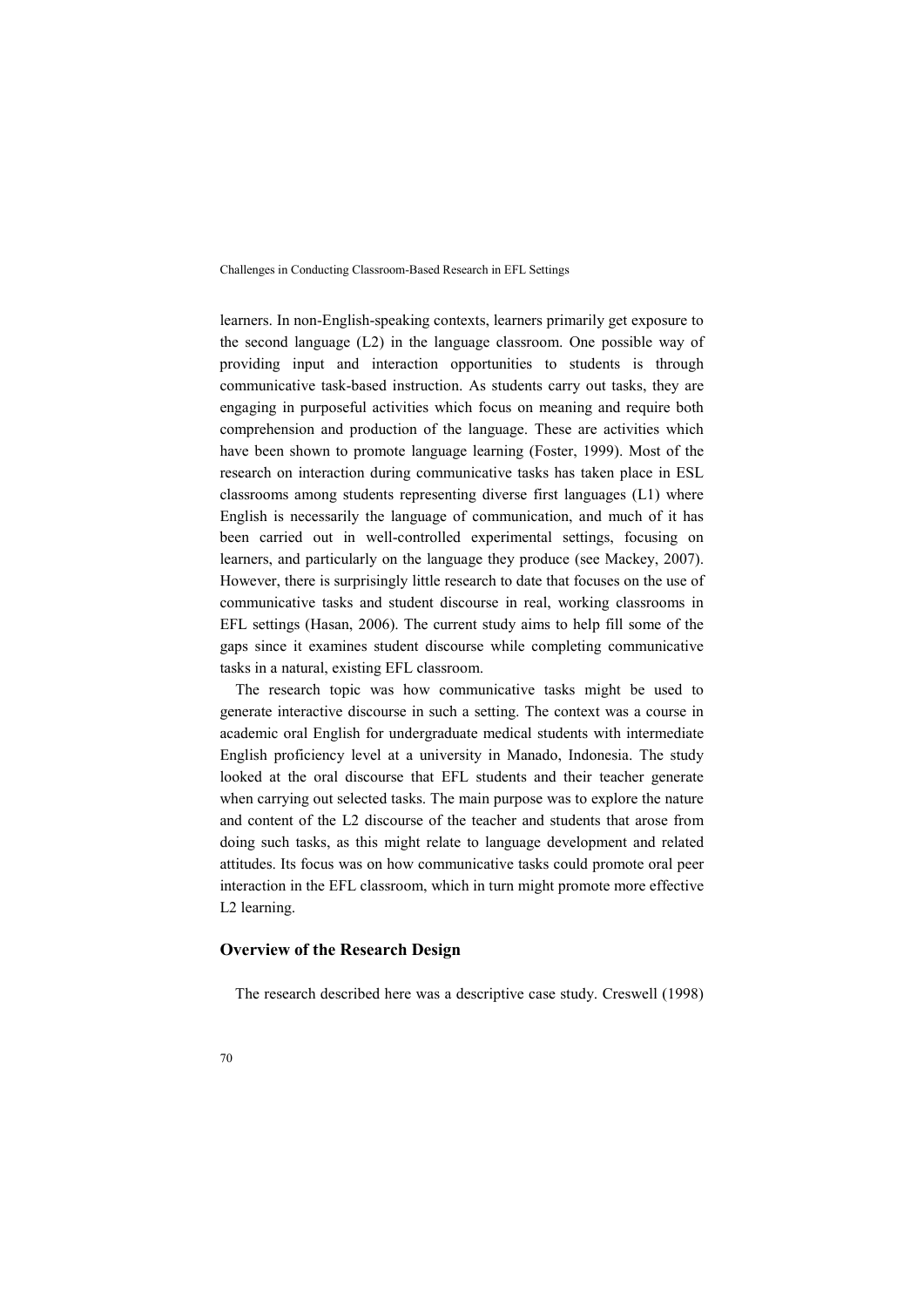defines a case study as "an exploration of a 'bounded system' or a case (or multiple cases) over time through detailed, in depth data collection involving multiple sources of information rich in context" (p. 61). What characterizes a case study is not the topic of inquiry, but the unit of analysis, which is a single entity (Merriam, 2002), such as an individual student or teacher, a classroom, a school or school district, a program, or an event. As a bounded system, a case study allows for varied qualitative strategies to be incorporated into the case. For purposeful sampling, I studied an ordinary and accessible case and selected the sample from which I expected to learn the most. My case was a specific university EFL classroom over a period of one academic term. As part of the research design, the teacher implemented four selected communicative tasks over the term in alternation with the existing curriculum in which, although it included communicative activities, whole group, teacher-fronted activities were still dominant.

The study examined this academic EFL classroom with respect to whether and how the communicative tasks generated interactive oral discourse among the students and their non-native EFL teacher and investigated the characteristics of this discourse. Students' task related oral (and supplementary written) language use during peer interaction in the L2 and that of the teacher during task performance were described. Content analysis of this discourse and other data provided information about students' and teacher's attitudes toward the communicative tasks and about students' self-perceived lexical development.

The study involved one course section with a teacher and 27 students, covering both the sessions when they worked on selected communicative tasks and the regular whole-group sessions. Thus, it was bounded by time and place to a certain schedule and classroom, fitting Merriam's (1988) point that case study research is concerned with description and interpretation within a bounded context. A pilot study was conducted at the beginning of the course for logistical and instrument refinement. It presented challenges that led to several methodological decisions, including the substitution of manual tape recorders in small group discussions for the planned voice activated digital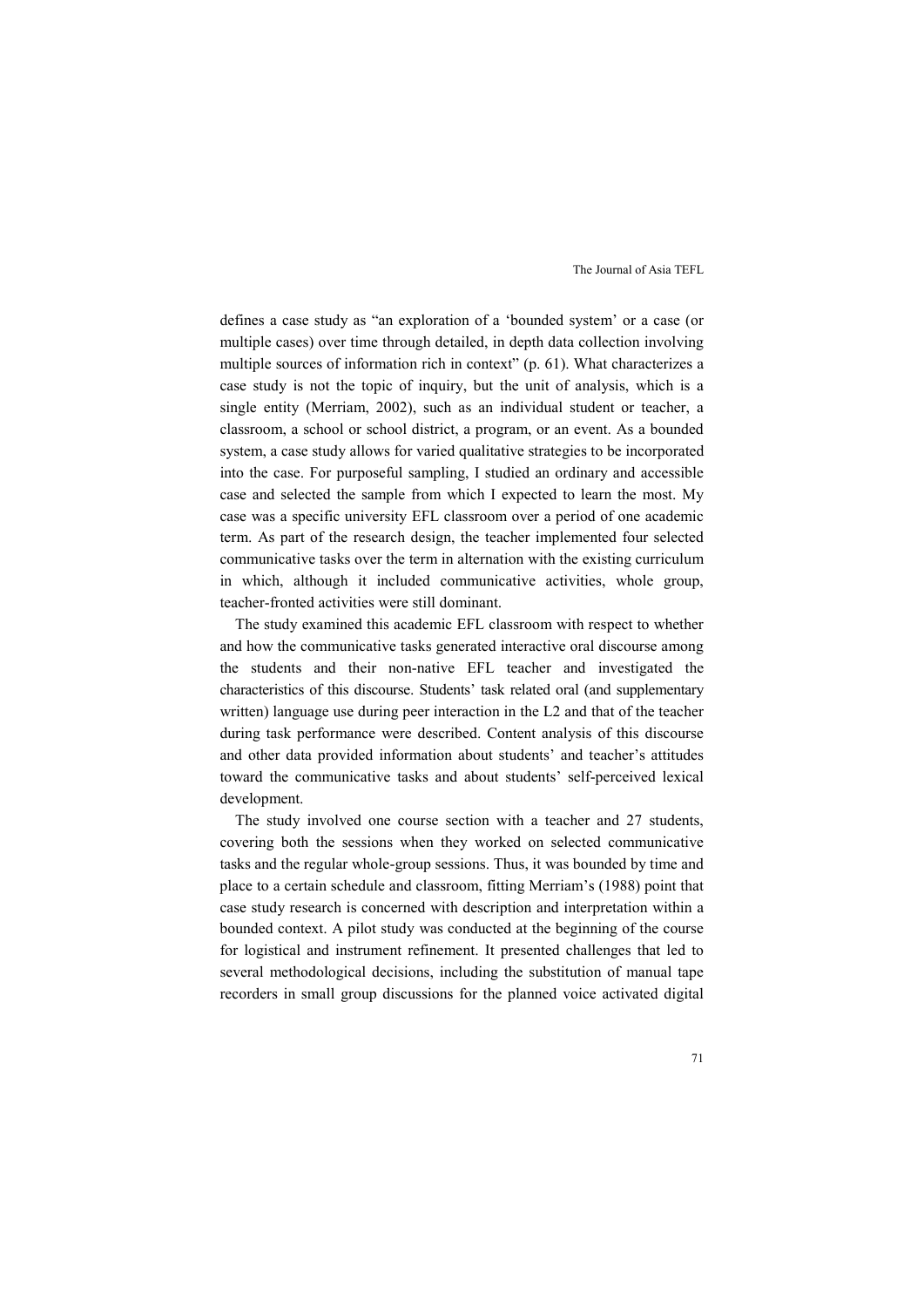recorders (which recorded too much background noise). Furthermore, wholeclass video recording was undertaken during subsequent task implementation (to aid in later identification of the participants and interpretation of recordings). It also became clear that specific teacher training/orientation would be needed before each task implementation. Student guidelines on the use of tape recorders were also prepared and finally, it was decided that small groups of four students with mixed gender (two females and two males) were ideal for task implementation. Clearly, the on-site pilot study in which procedures and instruments were tried out with key participants in the study context was a vital part of the research process.

While observing the chosen EFL classroom for four months, I was present during all class sessions, approximately two hours per week, to establish rapport and to minimize the distance between myself and the participants. It also allowed me to familiarize myself fully with the context and participants. I did not intervene in classroom activities unless asked by the participants, particularly during task implementation sessions.

After each of the four communicative task sessions, I analyzed the audiorecordings of teacher discourse and interaction among participant subgroups for eight selected students, representative of the class in ability range and gender. This allowed me to examine their oral language use, vocabulary learning, and attitudes toward the tasks over time and to make any needed adaptations to ensure the quality of the data collected. I attempted to understand and describe the students' perspectives from observation of their language use during specific instructional activities and from both individual/ small group debriefing session after task performance with them and end of course interviews.

The study of these eight students was developed, "not to represent the world, but to represent the case", to understand its particularity and complexity (Stake, 1994, p. 245). The issues of what and how much might be learned from the case were examined in a comprehensive description in Tulung (2008). With respect to the issue of generalizability, given the focus on a single unit, the author follows Merriam's (2002) assertion that the reader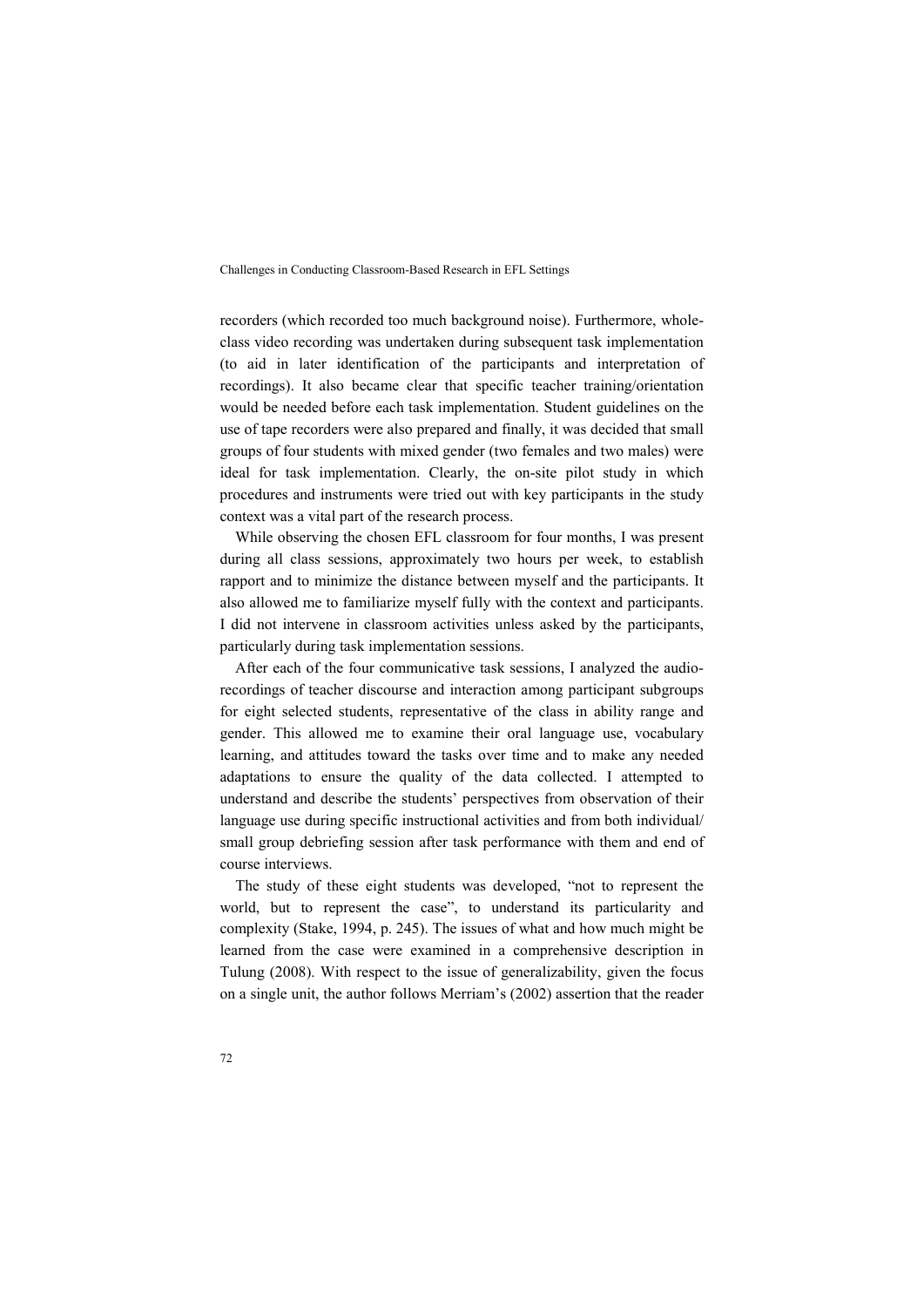must determine whether the case is transferable to other situations.

# **Description of the Research Context**

*Research site.* The research was conducted in university EFL classes for undergraduate medical students in Manado, Indonesia. There are two dominant languages in Manado: Melayu Manado, a language that people speak in their daily life, and Bahasa Indonesia, the national language of Indonesia that people use on formal occasions and for publications. Unlike Bahasa Indonesia, whose main function is for written communication, Melayu Manado is used primarily for oral communication in informal interaction, such as between family and friends, between employers and employees, and in other everyday exchanges. It is occasionally mixed with Bahasa Indonesia in formal settings, such as classrooms or offices.

English is taught and learned at school as a foreign language. In the larger society, it is used only in places or occasions where people work with or talk to foreigners. While some exposure to English is available through TV programs, films, internet, and reading materials (textbooks and newspapers), access to these sources is not equal for all students. The medical students participating in the present study were young adults, who had had English instruction at primary and secondary schools for about eight years, and had an intermediate level of English proficiency. These students had already used and would continue to use English receptively in written form, as they needed to read popular and academic English texts during their undergraduate studies. They would also need productive oral/written English later during their internship and professional lives.

*EFL course for pre-medical students.* The research was carried out at the university's Language Center, which offers English programs/courses. The Communication Skills course in which the teaching innovation and research took place was taught weekly in 2-hour sessions for 14 weeks (one semester). The course was based on a textbook of nine units, compiled by the teaching staff at the Center, which had been updated from the previous course to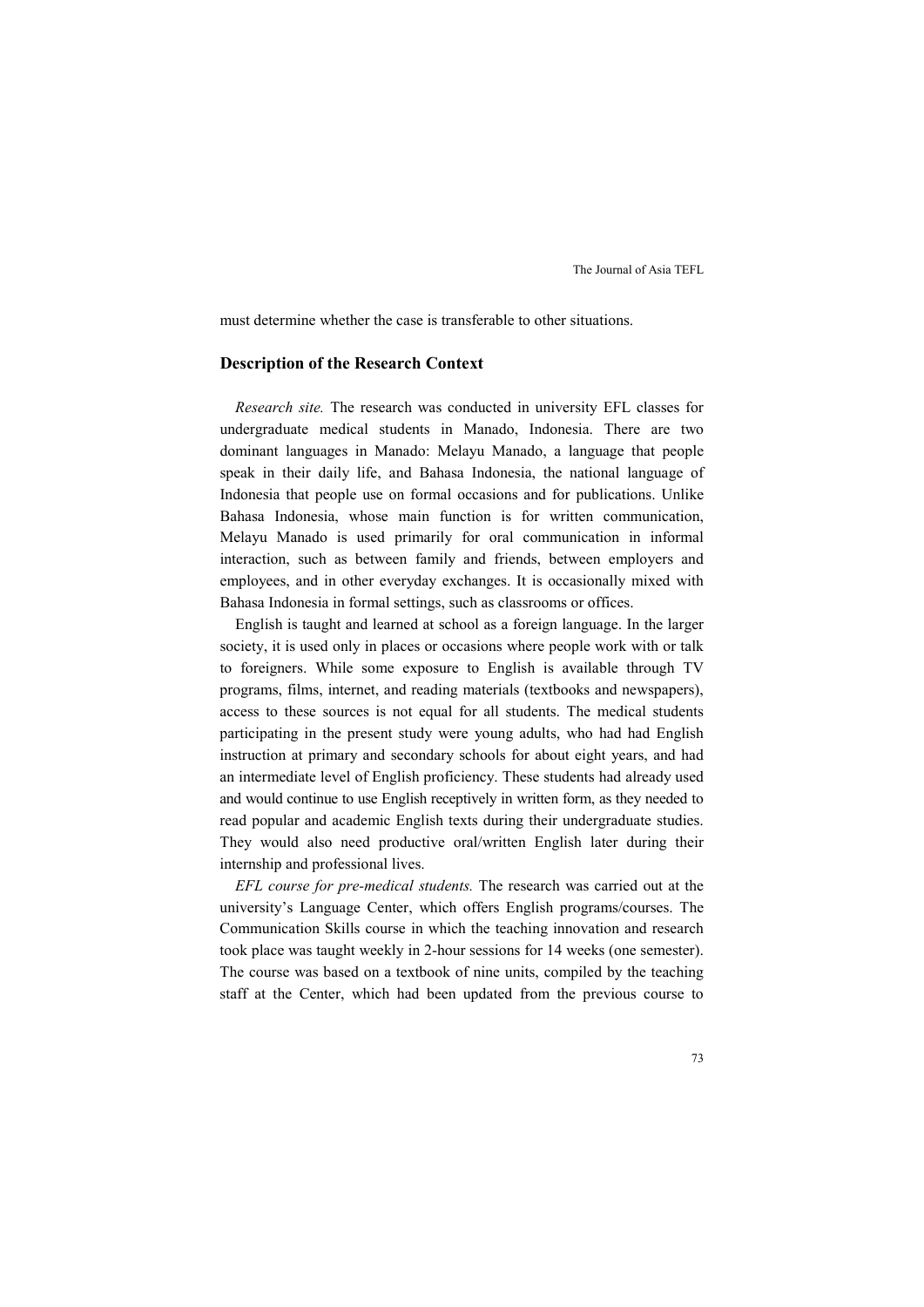enhance the emphasis on interactive language use. Communicative objectives were specified for the course: at the end students should be better able to express personal information and complaints related to pain, discuss the diagnosis and treatments of illnesses in English, and understand language functions. It should also enhance their vocabulary knowledge and pronunciation, and their ability to express ideas in accurate sentences.

The Communication Skills course was a non-credit, extra-curricular course, but undergraduate medical students were nonetheless required to complete it successfully. It was offered in the second semester for first year students and above. An English test was administered by the Center before the course started to place them according to their proficiency levels. This test took the form of a role play between a patient and a doctor dealing with common illnesses. Based on the test, the students were grouped by proficiency levels into five classes with 20 to 28 students, taught by different teachers. The data collected for the research were taken from an intermediate proficiency level class. The participant teacher was a non-native speaker of English who shared the same L1 as the students and had herself learned English as foreign language.

In addition to a required attendance of 75% of the classes, the students needed to complete various assignments and two role-play exams to determine their success/failure in the course. The existing syllabus was organized according to different language functions (e.g., describing complaints, giving instruction and advice) with topics related to English for medical purposes. Thus, it could be considered as an ESP (English for Specific Purpose) course. Activities were varied, ranging from matching sentences with pictures, listening to and completing written dialogues, completing and orally practicing dialogues, unscrambling dialogues, to roleplaying and creating new dialogues. These were usually done individually or in pairs, and there was occasional language focus (i.e., grammar) for teachers to explain. A typical class usually began with the whole-group approach, with teacher explanation and individual vocabulary or listening exercises; continued with oral dialogue modeling/completing/practicing or role-playing,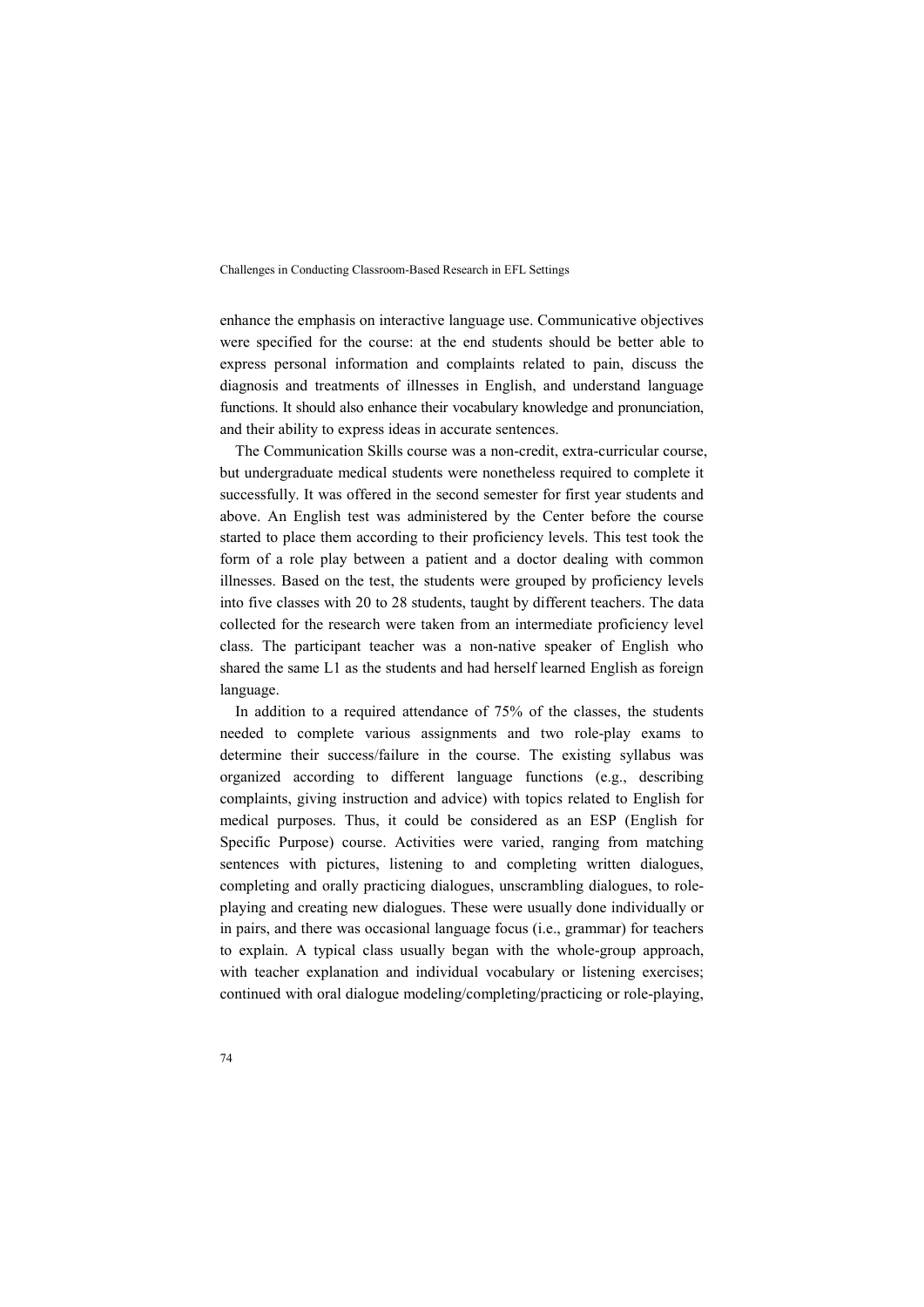either in the whole group or in pairs; and ended with students creating or performing their own dialogues in pairs.

*Communicative tasks used.* The study treatment involved four sessions during which communicative tasks replaced the regular curriculum. Two types of communicative tasks were selected for the study: *jigsaw* and *decision making* (two of each). They were selected because it has been shown in the literature that these two task types are effective in promoting language learning (see Ellis, 2003; Pica, Kanagy, & Falodun, 1993). Jigsaw tasks have a single outcome and provide each student with part of information in a text that s/he needs to share to complete the task. Decision making tasks provide each student with the same information needed to complete the task, and have a number of possible outcomes. Thus, while working in small groups, the students were encouraged to talk about topics in the texts, and needed to get their meaning across through interaction and to work together to solve problems. These task types had not been used with the students for this course prior to the study.

In preparing the tasks, I reviewed the regular Communicative Skills course materials and methods, and adapted them to create the four reading-based communicative tasks. While the modifications made to the materials in the current textbook in creating the two jigsaw tasks were considerable, only minor modifications were needed for the two decision making tasks, since this type of task was already employed in the newly updated textbook. In order to create the jigsaw tasks, the written dialogues or written information on patients in the textbook, which were intended to be read or listened to and completed, were first turned into patients' cases with basic information (e.g., name, age, gender, complaints, diagnosis, and treatment). This information was then reorganized into written notes for each student in a group providing complementary partial information about each patient. A patients' information table was also created to be filled in by the group. Each student would have a note with different information to share in order to complete the patients' information table. As for the decision making tasks, the adaptation was only in the instruction part to accommodate the design of small group and task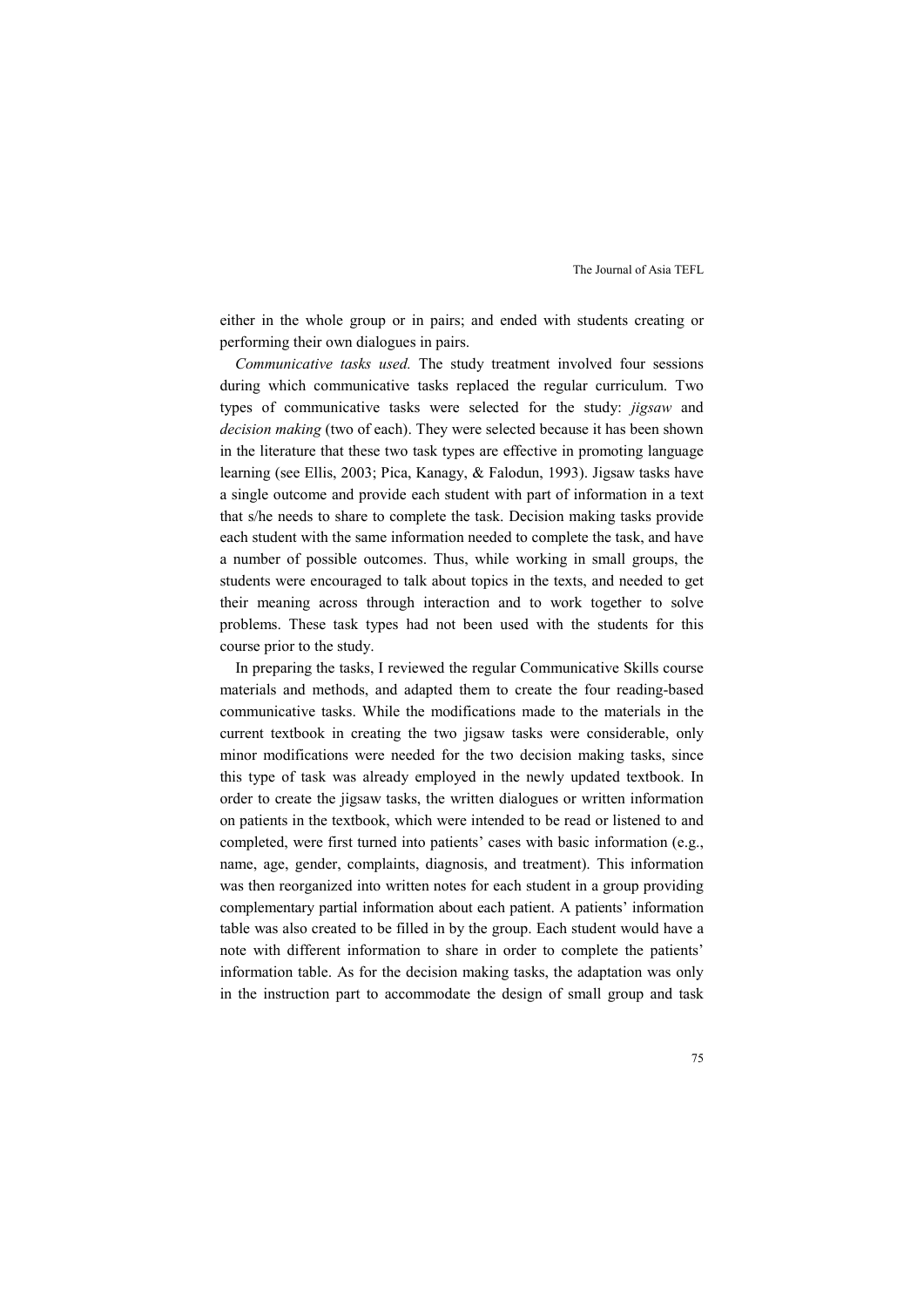procedures, because the activities employed were already oriented toward decision making.

# **REFLECTIONS ON THE DATA COLLECTION PROCESS**

# **Procedure**

As Merriam (1988) indicates, in qualitative case study research, "the researcher is the primary instrument for data collection and analysis" (p. 52). Consequently, as the researcher I was the one who collected all the data. In order to have a holistic analysis, I used multiple sources, including student and teacher questionnaires, classroom observations, audio-taped classroom communicative task sessions, reflective written comments*,* student debriefings and a teacher interview. During the data collection and analysis, my insights and perspective were informed by my own experiences teaching English in this and other contexts, my interactions with the teacher participant as a colleague, and the fact that I share both Melayu Manado and Bahasa Indonesia with the teacher and student participants. Thus I know the nuances of meaning and use of these languages. Prior to 2005, when the study was conducted, I had taught EFL at the Center for four years and had been involved with the teacher in the preparation of an earlier version of the course. It was therefore possible for me to function as an 'insider' to the present research. Together with the teacher and other teaching staff at the Center, I was also involved in compiling the current textbook and in administering the placement test to the students prior to the course. During the data collection phase, I attended regular class sessions as a non-participant observer, to observe the use of the regular method. I also attended class sessions during task implementation, when I had a more active role in group formation and task management (occasionally advising the teacher). In addition, interactions with the students occurred as I moved around in the class to make sure the tape recorders used by each small group were functioning properly.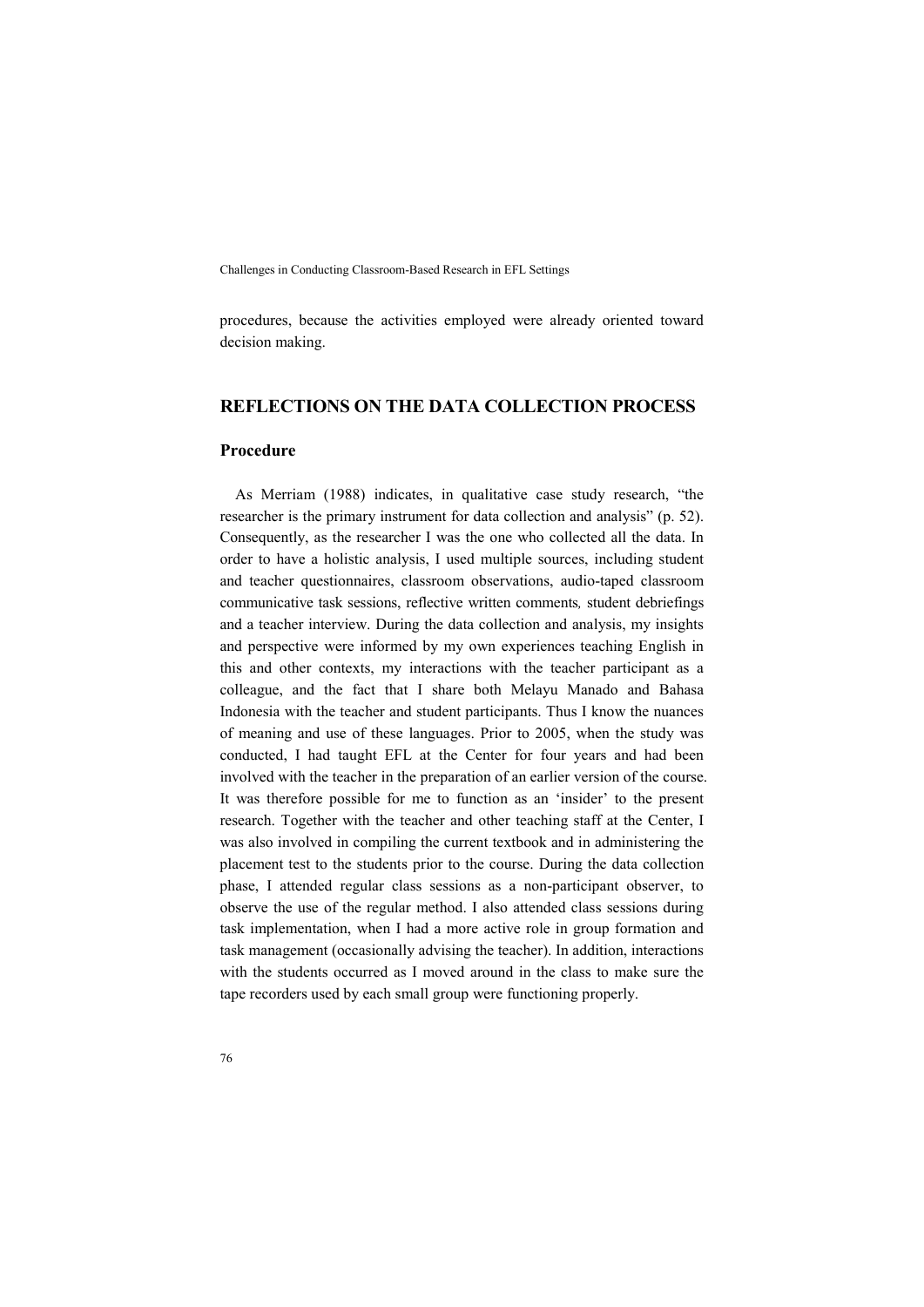Task implementation and data collection in the Communication Skills course took place over four months from February to May 2005. The course itself ended in June 2005 with two regular class sessions and one test session that were not included in data collection. The chronological procedures of data collection are presented in the table below, based on the class schedule of 15 Fridays from February 18 to May 27, plus two extra data-gathering meetings (indicated with an asterisk).

| <b>Chronological Data Collection Procedures</b> |                                                                 |
|-------------------------------------------------|-----------------------------------------------------------------|
| Date                                            | <b>Classroom and Research Activities</b>                        |
| Feb. 18                                         | Session 1: Unit $1 - 23$ students                               |
|                                                 | Administering Consent Forms and Questionnaires                  |
| Feb. 25                                         | Session 2: Unit 1 (Continued) $-26$ students                    |
|                                                 | <b>Conducting Pilot Study</b>                                   |
| March 4                                         | Session 3: Unit $2 - 15$ students                               |
|                                                 | <b>Observation of Regular Method</b>                            |
| March 11                                        | No Class (Holiday for the Hindus)                               |
| March 18                                        | Session 4: Unit 2 (Continued) $-10$ students                    |
|                                                 | Observation of Regular Method                                   |
| March 25                                        | No Class (Holiday for the Christians)                           |
| April 1                                         | Session $5:$ Unit $3-12$ students                               |
|                                                 | Task 1 Implementation (Jigsaw)                                  |
| April 8                                         | Session 6: Unit $4 - 3$ students                                |
|                                                 | Observation of Regular Method                                   |
| April 15                                        | Session 7: Midterm Test $-27$ students                          |
|                                                 | Debriefings on Task 1 with the student participants outside the |
|                                                 | classroom                                                       |
| April 21*                                       | Debriefings on Task 1 with the student participants outside the |
|                                                 | classroom                                                       |
| April 22                                        | No Class (Holiday for the Muslims)                              |
| April 29                                        | Session 8: Unit 4 (Continued) $-8$ students                     |
|                                                 | Observation of Regular Method                                   |
|                                                 | Debriefings on Task 1 with the student participants outside the |
|                                                 | classroom                                                       |
| May 6                                           | Session 9: Unit 4 Special Project - 22 students                 |
|                                                 | Task 2 Implementation (Decision Making)                         |
| May 13                                          | Session 10: Unit $6 - 20$ students                              |

**TABLE 1**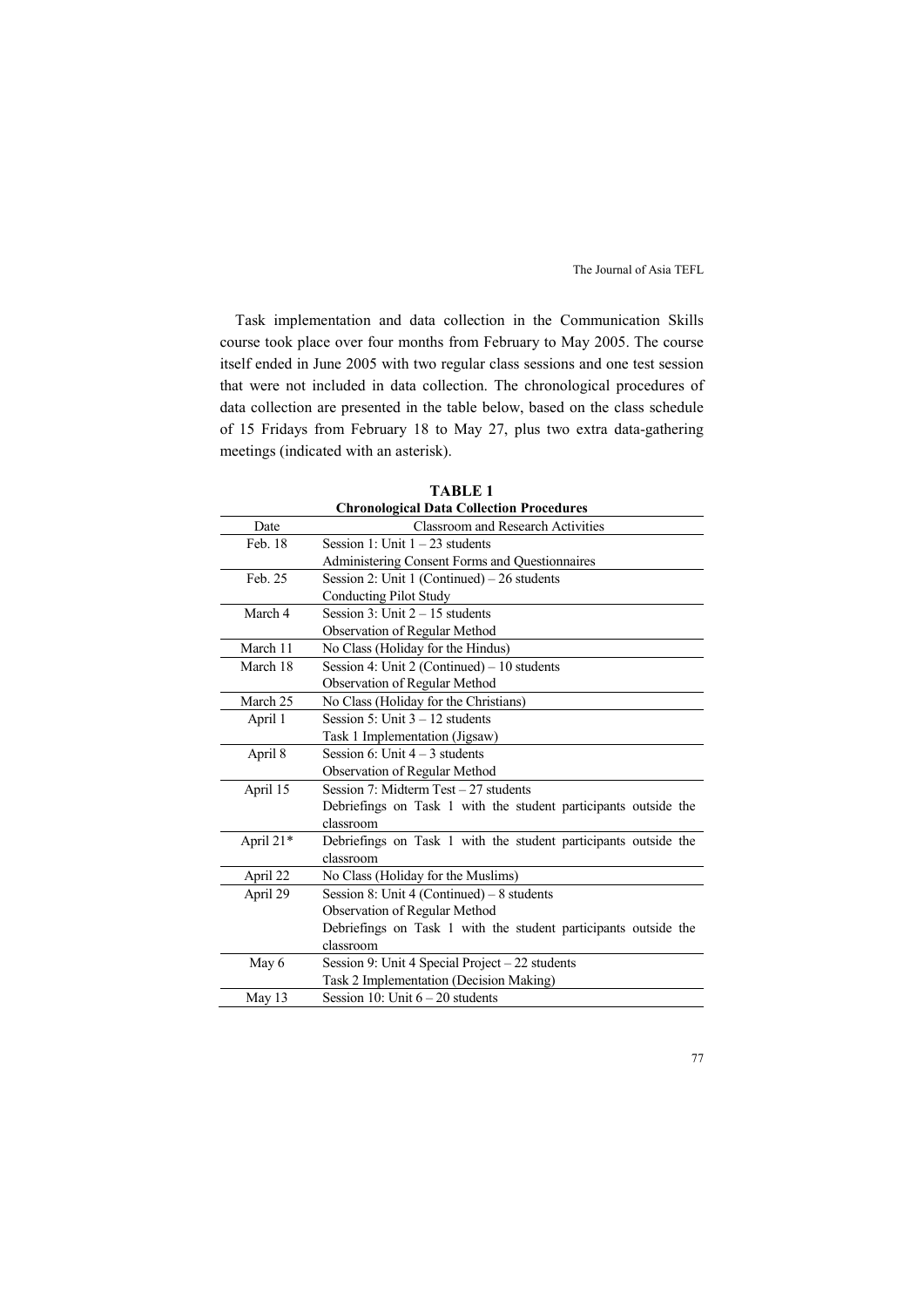|           | Task 3 Implementation (Jigsaw)                                  |
|-----------|-----------------------------------------------------------------|
|           | Debriefings on Task 2 with the student participants outside the |
|           | classroom                                                       |
| May 20    | Class cancelled due to a mandatory event at the Faculty         |
| May 27    | Session 11: Unit $9 - 19$ students                              |
|           | Task 4 Implementation (Decision Making)                         |
|           | Debriefings on Task 2 with the student participants outside the |
|           | classroom                                                       |
| May $30*$ | Interview with the Teacher                                      |

# **Challenges**

From Table 1, one may anticipate some of the challenges that occurred during the data collection. In fact, there were three main challenges that made it difficult to proceed as planned: scheduling issues, the non-credit status of the course, and technical issues in data gathering. First, the scheduling of the course by the Faculty of Medicine was for Fridays from 11:00 a.m. to 1:00 p.m. This meant that classes were cancelled on three official holidays plus a mandatory occasion at the Faculty. Consequently, of the supposed 16 regular class sessions over a semester, only 14 were held (11 during data collection and three after). In addition, due to course scheduling on Friday at midday, four Muslim students in the class had to leave each session at about 12:00 to go to the mosque for prayers. As a result, they could not participate completely in class activities and also had to be excluded from data collection.

Another problem related to the scheduling of the course was its venue. It was held at the Language Center located on the main campus of the University, but far away from the Faculty of Medicine campus. Most students who did not use private cars had to take the minibus (local transportation), with one change on route, to travel to the Center from the campus where they had their earlier classes. Consequently, not all students arrived on time for the course and although the teacher allowed some time before the class began, a few would come much later. This particularly affected the formation of small groups when a task was implemented. As far as the research was concerned, it affected one group during Communicative Task 2 implementation. This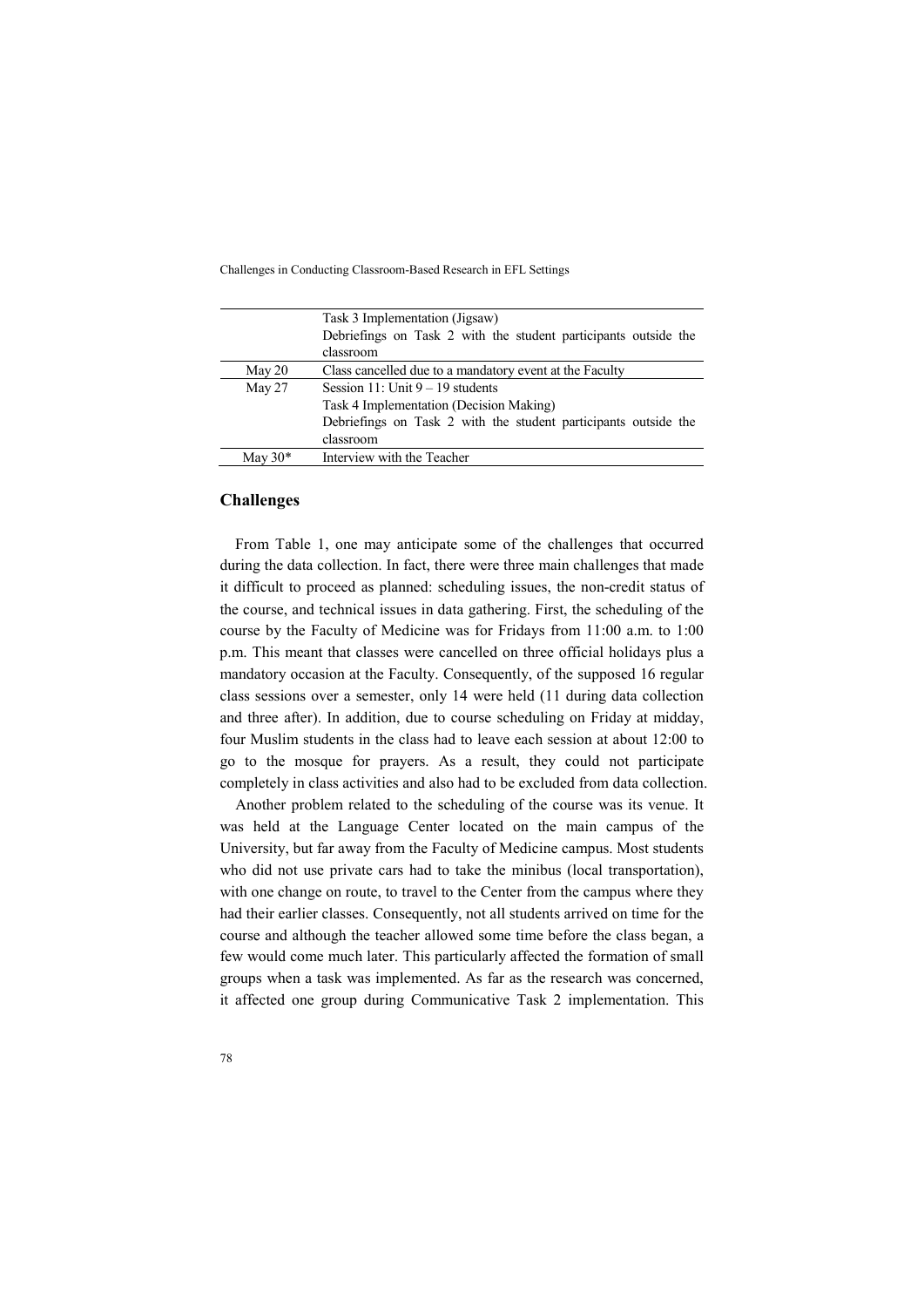group had five members because one of the student participants came late after the teacher and I had appointed another student to be in the group.

The second challenge was the nature of the course, which affected the priority students gave to it. Because it was a non-credit, extra curricular – although required – course students preferred to give their priority to other courses in their program. In their busy schedules as pre-medical students, they tended to disregard the importance of the requirement to attend at least 75% of the course in order to pass. As can be seen in the table, attendance at instructional sessions varied from 3 to 26 students, and only once did all 27 students attend, when the midterm test was administered. This attendance problem also affected the task implementation schedule. Due to low class attendance, Communicative Task 1 was postponed once and Communicative Task 2 was postponed twice (during which time the observation of the regular method took place). Consequently, instead of implementing the four tasks two to three sessions apart as planned, Communicative Task 1 was implemented in Session 5 when the number of students was large enough to form three small groups of four (and these students then became the basis of the student participants), and Communicative Tasks 2, 3, and 4 were implemented subsequently in Sessions 9, 10, and 11. The variable attendance also affected the selection of the sub-group for more intensive study since that was based on participation in all four tasks; as such, some potential participants were eliminated. After Communicative Task 1, one student did not attend when Communicative Tasks 2, 3, and 4 were implemented. As a result of these attendance issues, from the 11 students selected as the initial student participants, only eight students were left as the final student participants. I had foreseen this attrition and so had initially selected a larger number of participants.

The low class attendance also affected the scheduling of debriefings with the sub-group. Of the planned debriefings after each of the four tasks, only those for Communicative Tasks 1 and 2 could be conducted. In addition, these debriefings had to be done according to students' availability, rather than, ideally, right after the task was implemented. Consequently, the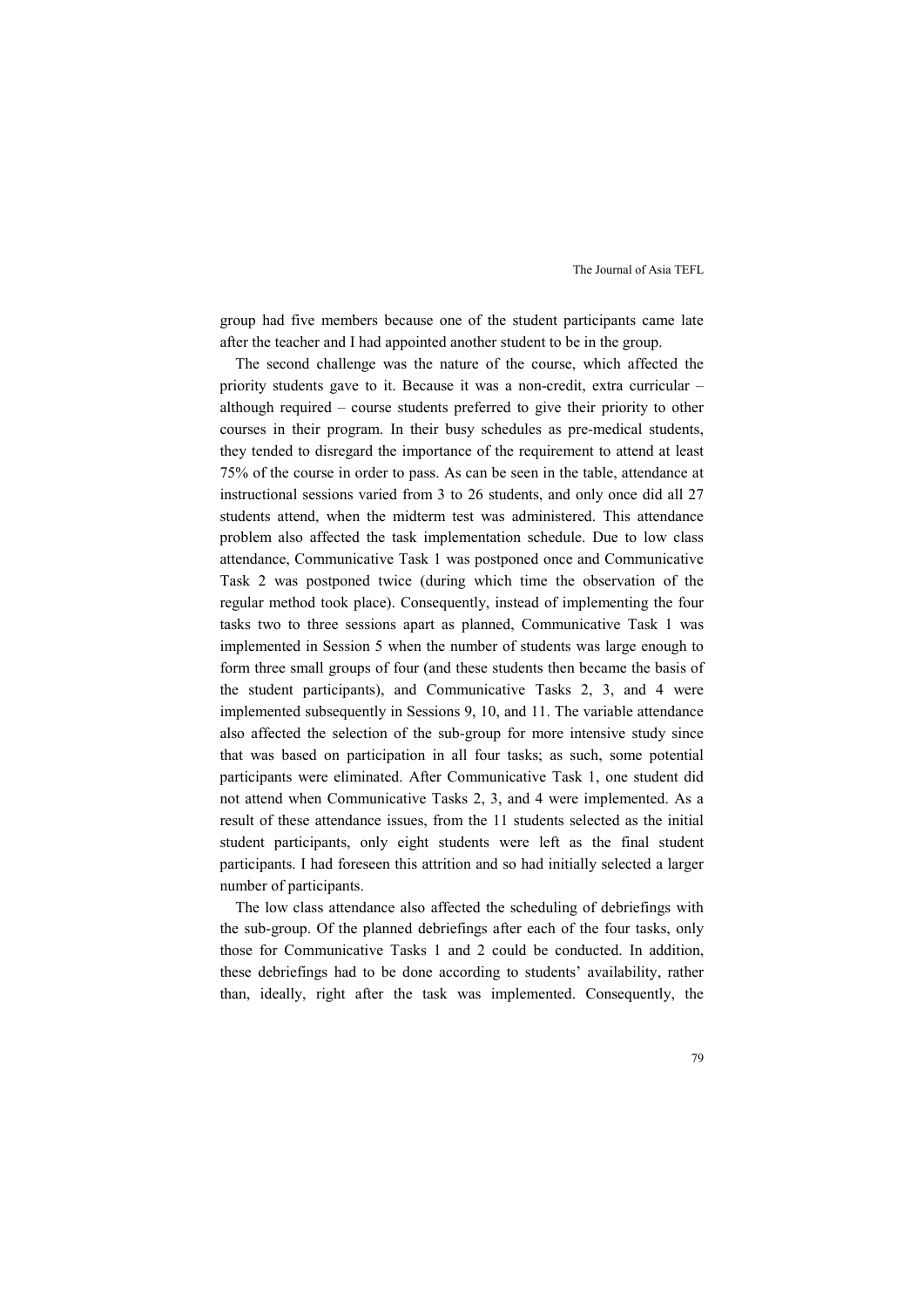debriefings for Communicative Task 1 were done on three different days, from two to four weeks apart, and the debriefings for Communicative Task 2 were done on two different days from one to three weeks apart. Fortunately, the debriefings for these two tasks together covered both task types employed in the study, and included two types of debriefings for each task, one based on each student's reflective comments and the other based on several excerpts involving that student in the small group discussion during task implementation.

The third challenge experienced during data collection was the variable quality of the audio recording of the small group discussions when the tasks were implemented, due to both human and technical causes. Based on the pilot study, manual tape recorders were substituted for the voice activated digital ones used in the pilot study, which picked up too much background noise. Each small group had its own manual recorder placed centrally on a chair. However, some of their L1 utterances were not recorded. Participants were supposed to turn on the tape whenever they started working on a task, giving a brief introduction of the members of the group, then recording the whole task discussion, whether it was done in the L2 or L1. In spite of this instruction, each group turned off the tape once in a while, especially when they were using the L1 (as they later admitted). This was done more often during Communicative Tasks 1 and 2 than during Communicative Tasks 3 and 4, since after I became aware of the problem, I emphasized that they should not turn off the tape during a task. I also moved around more to monitor their activities while the task was being completed. However, I could not subsequently determine the exact amount of time that each group had turned off their recorder.

Another problem related to the audio recording of the small group discussion was the intelligibility of the recordings. Two aspects of this problem were sound audibility (what the word/phrase/sentence was) and voice recognition (who said what). In terms of sound audibility, there were times during small group discussions when a word/phrase/sentence was inaudible due to the way it was said, for instance when it was whispered or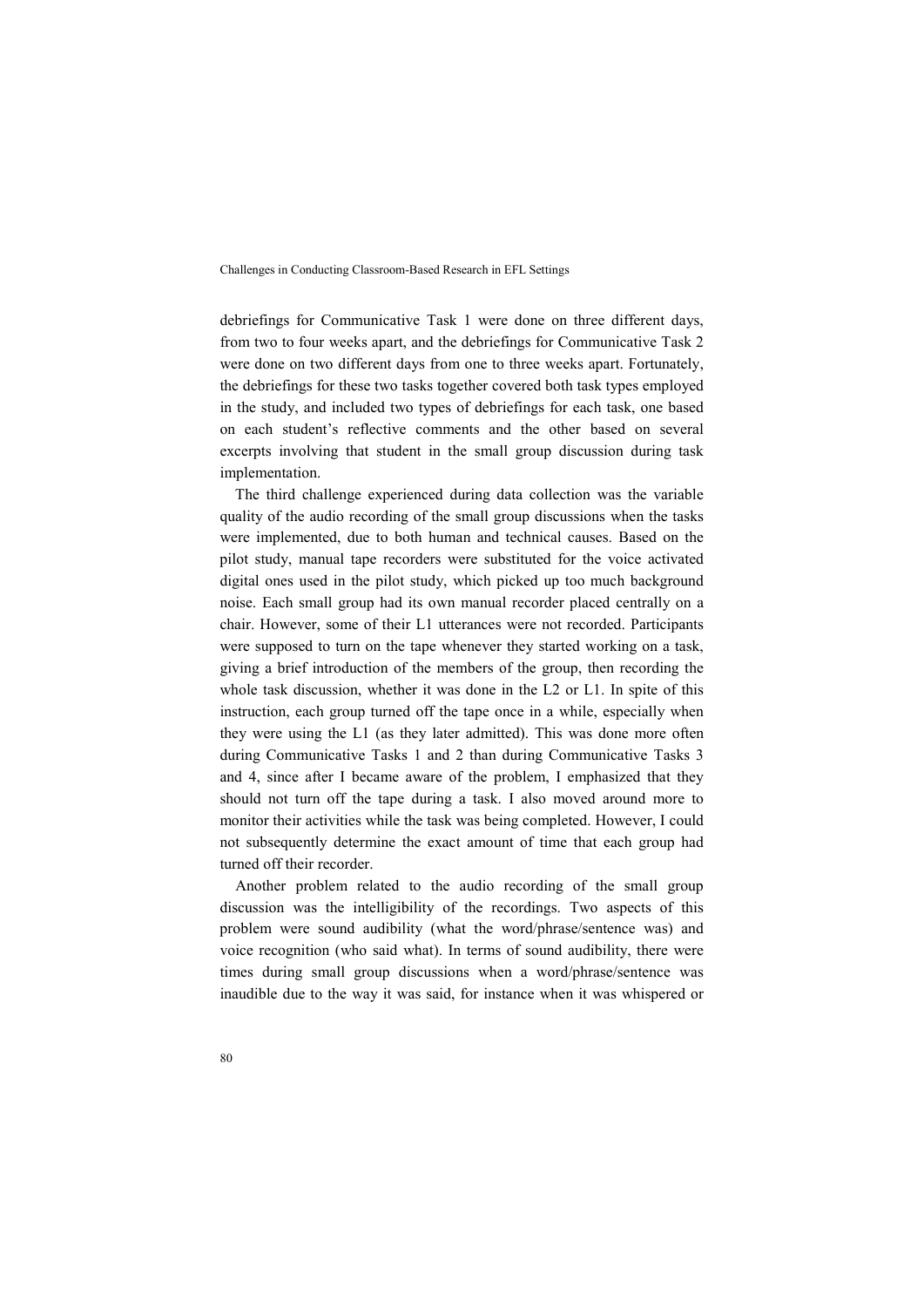said outside the recorder range. Such inaudible parts were necessarily excluded from analysis. In terms of voice recognition, there were times when it was difficult to recognize whose voice it was, particularly when it was weakly recorded or when two voices had similar tones. One specific example was with a group of three females and one male completing Communicative Task 2 (a formation due to class attendance). Consequently, considerable effort was sometimes required during the data transcription, particularly for the introductory part of every recording, to ensure voices of the students were identified. While this problem had a solution, it complicated the data transcription process, requiring repeated listening.

# **CONCLUSION AND IMPLICATIONS**

This study was affected by a number of institutional and cultural factors of the specific EFL setting. For example, the scheduling of the course that included several religious holidays and was during the prayer time of the Muslim students, delayed the implementation of several tasks and eliminated a sub-group of students as possible participants. Class attendance also affected task implementation and debriefing scheduling. For these reasons, as Patton (2002) has cautioned: "The researcher's plans and intentions … may not be the way things actually turn out" (p. 267), and in this case the study could not be conducted exactly as planned. Changes were made during the semester and their consequences for the research were handled as appropriately as possible.

My ability to adapt to scheduling and procedure changes was greatly facilitated due to my status as an insider and the cooperation of the EFL teacher and the students. As a member (on leave) of the teaching staff in the Center where the research site was situated, I had a good relationship with the administrator who provided me with helpful support and facilities. I also had a good relationship with the teacher and the student participants, who were willing to participate and cooperate throughout the study. Therefore, I was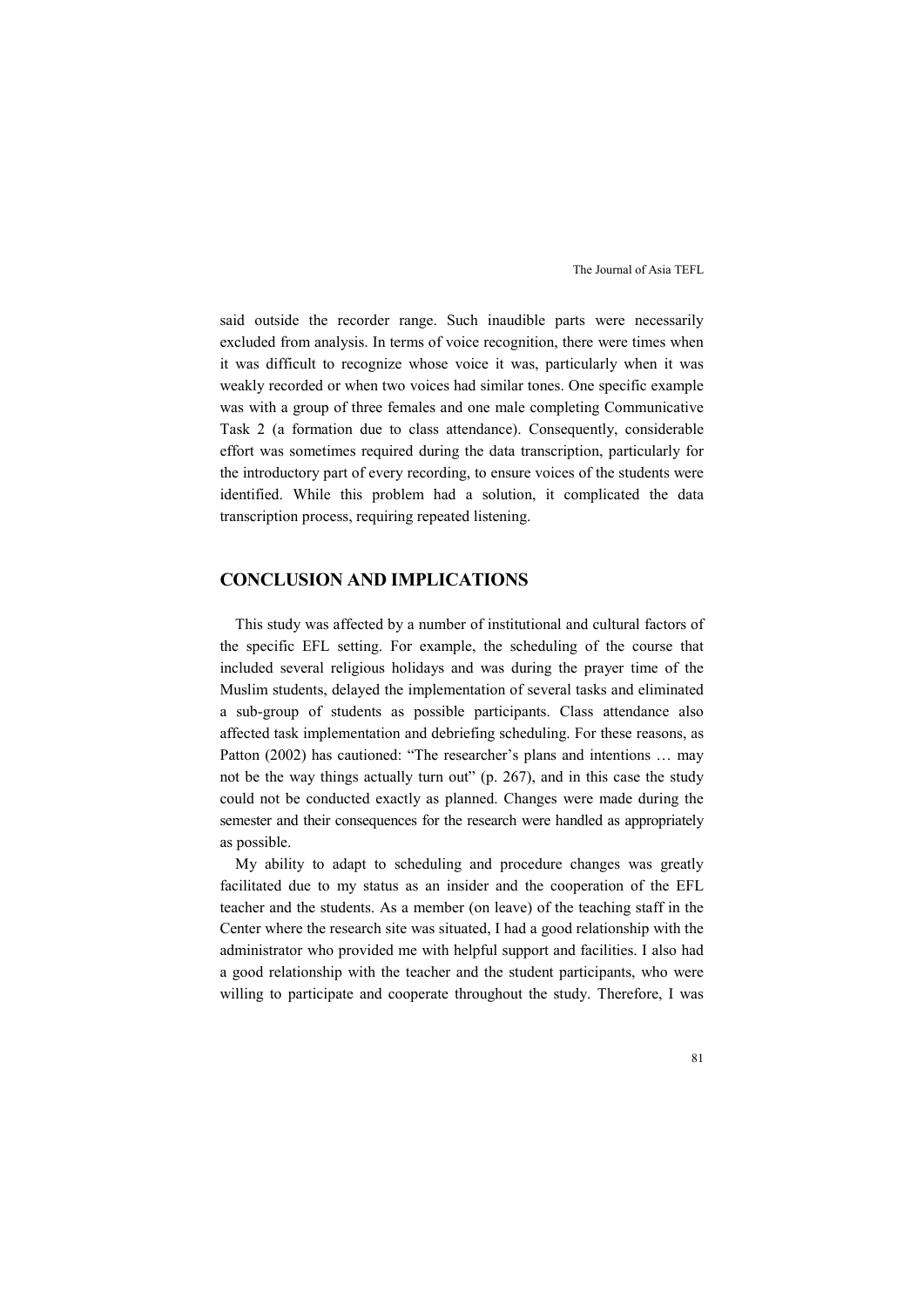able to communicate and solve problems with them, maneuvering through difficult situations.

Although the study was conducted in a specific EFL classroom, there are several methodological implications resulting from this study that may benefit other potential classroom-based studies. The first one concerns research equipment. It was found that advanced technology was not always helpful. The pilot study using voice activated digital recordings proved to be inappropriate since they picked up background noises too effectively. In this case, manual audio recordings worked better to record peer interaction in small group discussion. As for the other equipment, the use of video recordings that captured the whole class, as indicated by the pilot study, proved important later for me to be able to fully understand and transcribe classroom language use. As Lazaraton (2002) states, "this is especially useful if there is more than one speaker of the same gender, and particularly if they are of the same L1" (p. 52), which was the case for the current study.

The second research implication deals with sensitivity to cultural issues. Research procedures have to adapt to the cultural and institutional factors operative in the specific context. As Toelken, in Sims (2005), asserts, "[W]e play by their rules, not ours" (p. 224). The classroom under study was itself situated in a complex larger context, and was affected by the cultures of the society. In Indonesia, several different religions are officially practiced, so religious holidays from each are observed nation-wide. As a consequence, there were three holidays during the semester that resulted in extra intervals between course sessions. In addition, as the course was on Fridays, during the Muslims' praying time, several Muslim students left in the middle of each class session to go to the mosque for prayers – as is entitled to them by the institution, and again observed nation-wide. As a result, they could not be chosen as research participants. Furthermore, a class session was cancelled due to a Faculty event.

The third research implication, related to cultural sensitivity, concerns the researcher as an insider. Gaining access to and building rapport with participants seem to be less difficult when the researcher is an insider (Sims,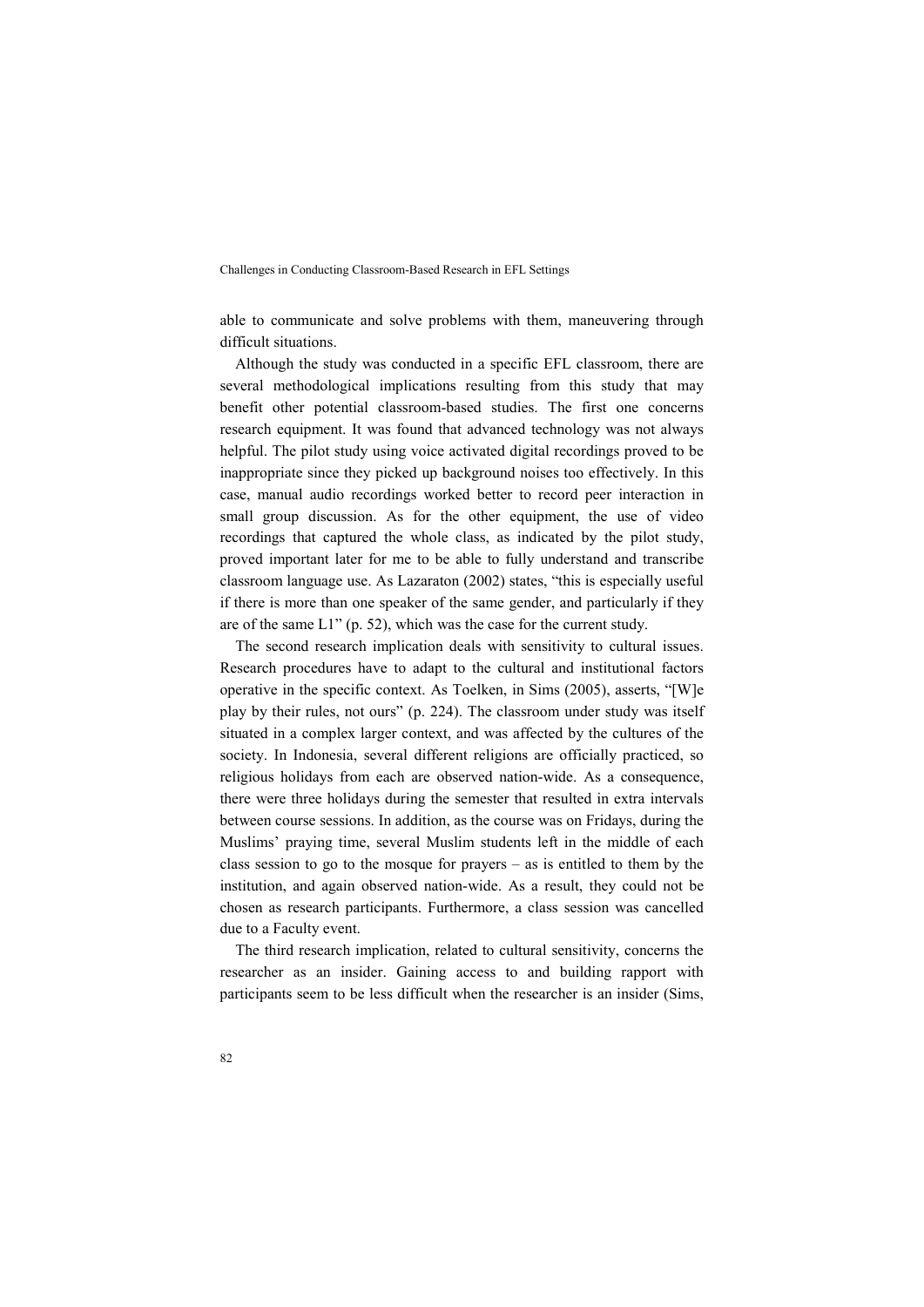2005). It would appear to be very important for a study conducted in a specific context to have a researcher (or close co-researcher) who can have full access to the participants through the filter of local, cultural, linguistic, and institutional factors. As an insider, I was able to conduct the study effectively because I could understand what the participants were saying. We shared the same L1 and were from the same country and institution, so I could comprehend not only their utterances but also most of their subtleties, secrecy, and body language as they participated in the study. I had good relations with the administrator, teacher, and students, and so was able to verify my views with them and to carry out member checks with all participants. This advantageous condition may only be possible for an insider researcher. Possible disadvantages of insider status have been discussed elsewhere, such as the researcher having sympathies or feeling pressure for positive outcomes, or, as Patton (2002) and Sims (2005) caution, being oblivious to behaviors and language that seem to be ordinary. Fortunately, my position as the researcher could be seen as that of an outsider by the participants, and having been away from Indonesia for some time, I could relate to the notion of the researcher as an outsider. As Patton (2002) asserts, "[t]he challenge is to combine participation and observation so as to become capable of understanding the setting as an insider while describing it to and for outsiders" (p. 268). For research in international education, suggestions have also been made to have insider co-researcher or cross-cultural teams of researchers (Ardichvili, 2002; Bresler, 2002). McKay (2006) offers a related practical suggestion for L2 classroom researchers – be they insiders or outsiders, "[t]he more rapport you can establish with administrators and teachers before you begin collecting data, the fewer problems you will have later" (p. 27).

In conclusion, the research context of the study was characterized by several unique features that were specific to the participants, the learning context, and the researcher as an insider. Given this specific context, the challenges in conducting the study cannot be generalized to other L2 teaching and learning contexts. However, to some extent the methodological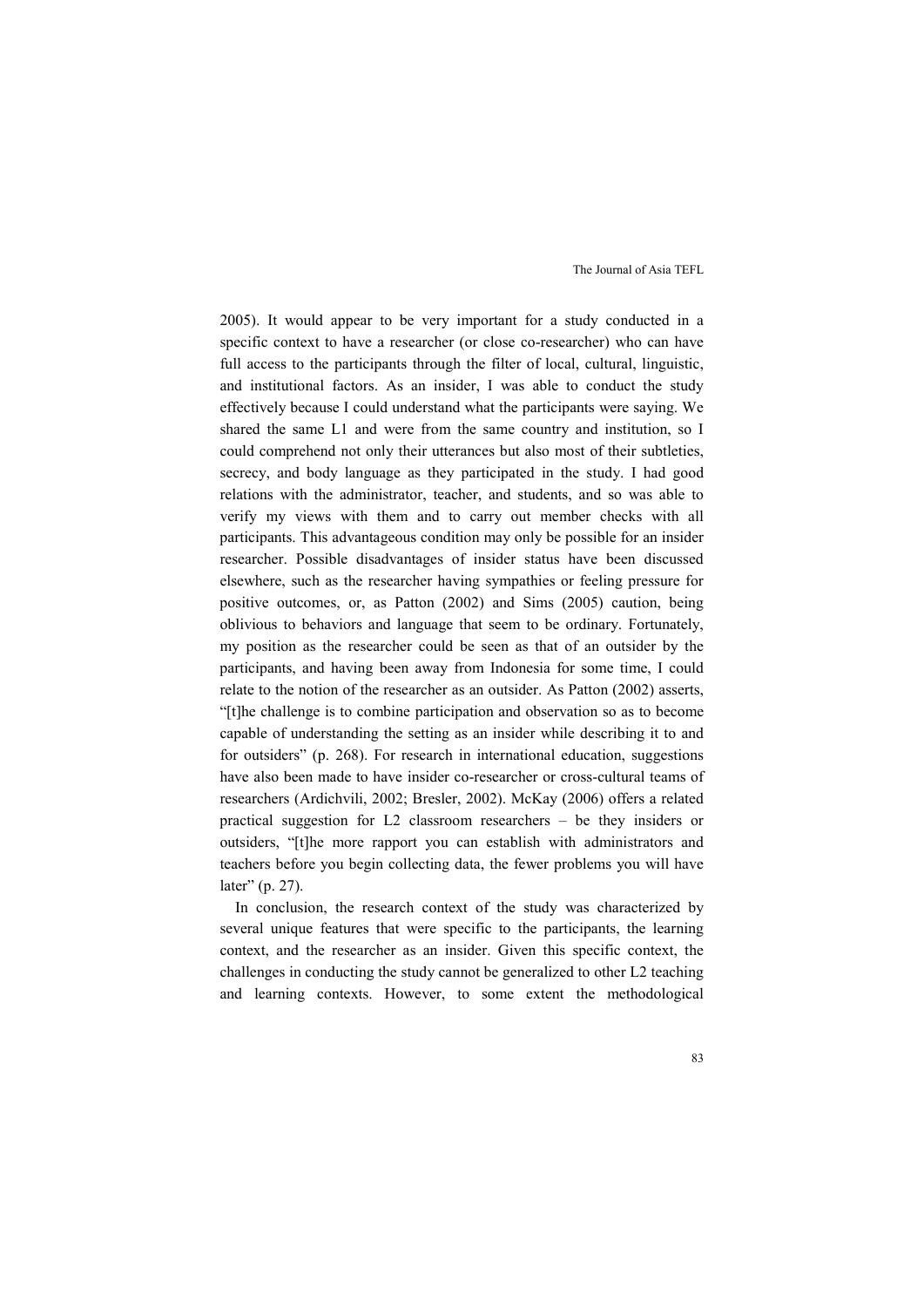implications are relevant to any qualitative research in general. Researchers and study participants in any qualitative inquiry are human beings with their own varied agendas, purposes, and backgrounds. Beyond this, classroombased research in EFL settings has special challenges, which vary depending upon and influenced by factors in the specific context, further complicating the research process. Understanding the context of the research site, having access to the participants and creating rapport with them are vital to the success of any classroom-based research.

# **THE AUTHOR**

*Golda J. Tulung* is a faculty member in the English Department of Sam Ratulangi University in Manado, Indonesia. Her current research interests are input and interaction in second language teaching and learning. Her recent publications include *On examining communicative tasks in second language acquisition* (2008) and *Teachers managing a task within task-based instruction: A case study in an EFL setting* (2004). Email: golda.tulung@alumni.uottawa.ca

# **REFERENCES**

- Ardichvili, A. (2002). Dealing with theoretical and methodological paradoxes in international and comparative education research: What can we learn from related disciplines? In L. Bresler & A. Ardichvili (Eds.), *Research in*  international education: Experience, theory, and practice (pp. 19-37). New York: Peter Lang.
- Bresler, L. (2002). The interpretive zone in international qualitative research. In L. Bresler & A. Ardichvili (Eds.), *Research in international education: Experience, theory, and practice* (pp. 39-81). New York: Peter Lang.
- Bresler, L., & Ardichvili, A. (Eds.). (2002). *Research in international education: Experience, theory, and practice* (pp. 39-81). New York: Peter Lang.

Creswell, J. W. (1998). *Qualitative inquiry and research design: Choosing among five*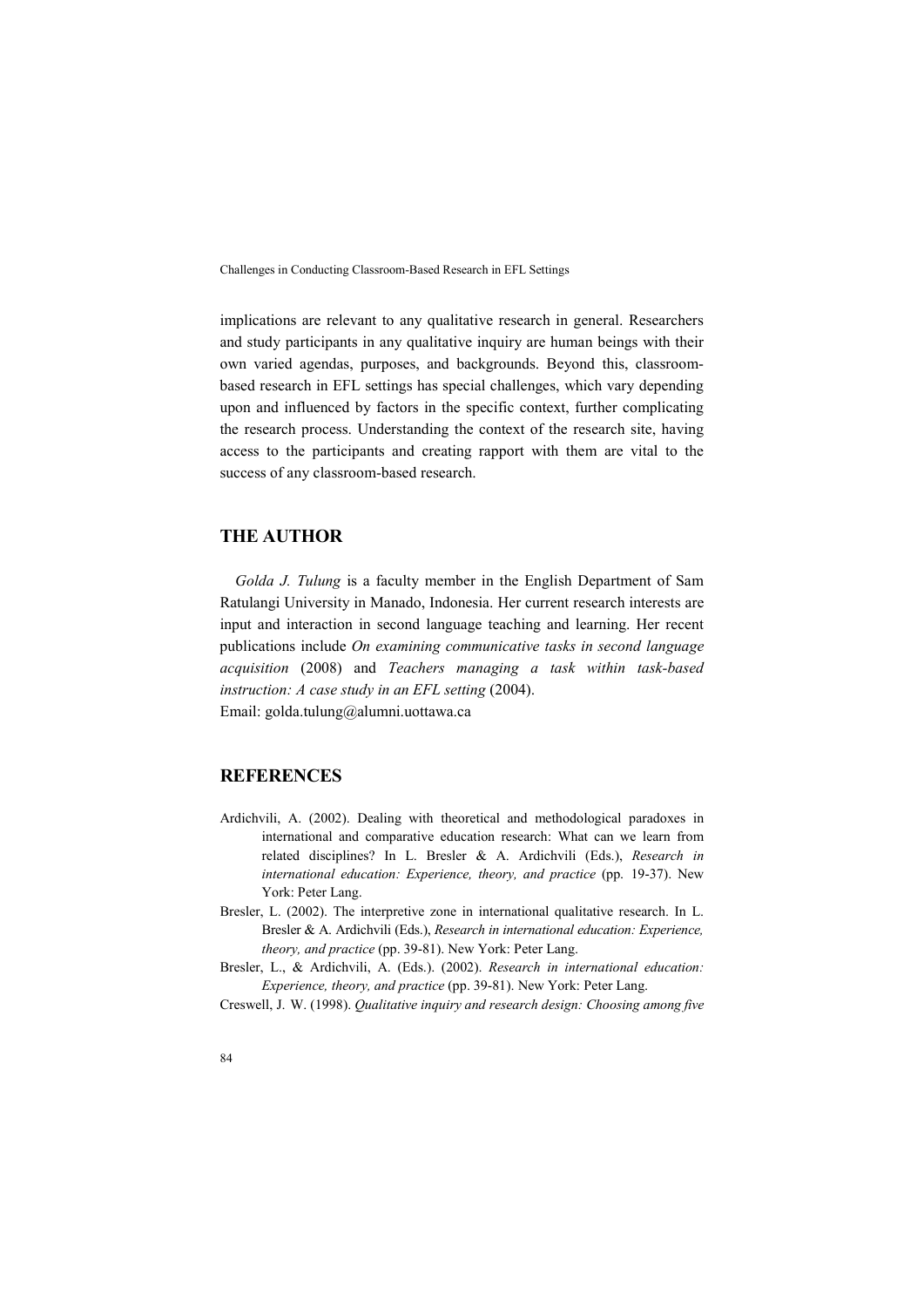*traditions.* Thousand Oaks, CA: Sage Publications.

- Creswell, J. W. (2002). *Educational research: Planning, conducting, and evaluating quantitative and qualitative research*. Upper Saddle River, NJ: Merrill Prentice Hall.
- Creswell, J. W. (2007). *Qualitative inquiry and research design: Choosing among five traditions* (2<sup>nd</sup> Ed.). Thousand Oaks, CA: Sage Publications.
- Denzin, N. K., & Lincoln, Y. S. (Eds.). (1998). *Collecting and interpreting qualitative materials*. Thousand Oaks, CA: Sage Publications.
- Denzin, N. K., & Lincoln, Y. S. (Eds.). (2005). *The sage handbook of qualitative research* (3rd Ed.). Thousand Oaks, CA: Sage Publications.
- Ellis, R. (2003). *Task-based language learning and teaching*. Oxford: Oxford University Press.
- Foster, P. (1999). Task-based learning and pedagogy. *ELT Journal*, *53*(1), 69-70.
- Hasan, A. S. (2006). Analysing bilingual classroom discourse. *The International Journal of Bilingual Education and Bilingualism, 9*(1), 7-18.
- Lazaraton, A. (2002). *A qualitative approach to the validation of oral language tests*. Cambridge: Cambridge University Press.
- Mackey, A. (2007). Introduction: The role of conversational interaction in second language acquisition. In A. Mackey (Ed.), *Conversational interaction in second language acquisition* (pp. 1-26). Oxford: Oxford University Press.
- McKay, S. L. (2006). *Researching second language classrooms*. Mahwah, NJ: Lawrence Erlbaum Associates.
- Merriam, S. B. (1988). *Case study research in education*. San Francisco, CA: Jossey-Bass.
- Merriam, S. B. (2002). *Qualitative research in practice: Examples for discussion and analysis*. San Francisco, CA: John Wiley and Sons.
- Patton, M. Q. (2002). *Qualitative research and evaluation methods*. Thousand Oaks, CA: Sage Publications.
- Pica, T., Kanagy, R., & Falodun, J. (1993). Choosing and using communication tasks for second language instruction. In G. Crookes & S. Gass (Eds.), *Tasks and language learning: Integrating theory and practice* (pp. 9-34). Clevedon, Avon: Multilingual Matters.
- Razak, A. A. (2005). Behind the scene: The "culture" of interviewing in Malaysia. In A. Robinson-Pant (Ed.), *Cross-cultural perspectives on educational research* (pp. 85-88). New York: Open University Press.
- Robinson-Pant, A. (2005). *Cross-cultural perspectives on educational research*. New York: Open University Press.
- Schostak, J. F. (2002). *Understanding, designing and conducting qualitative research*